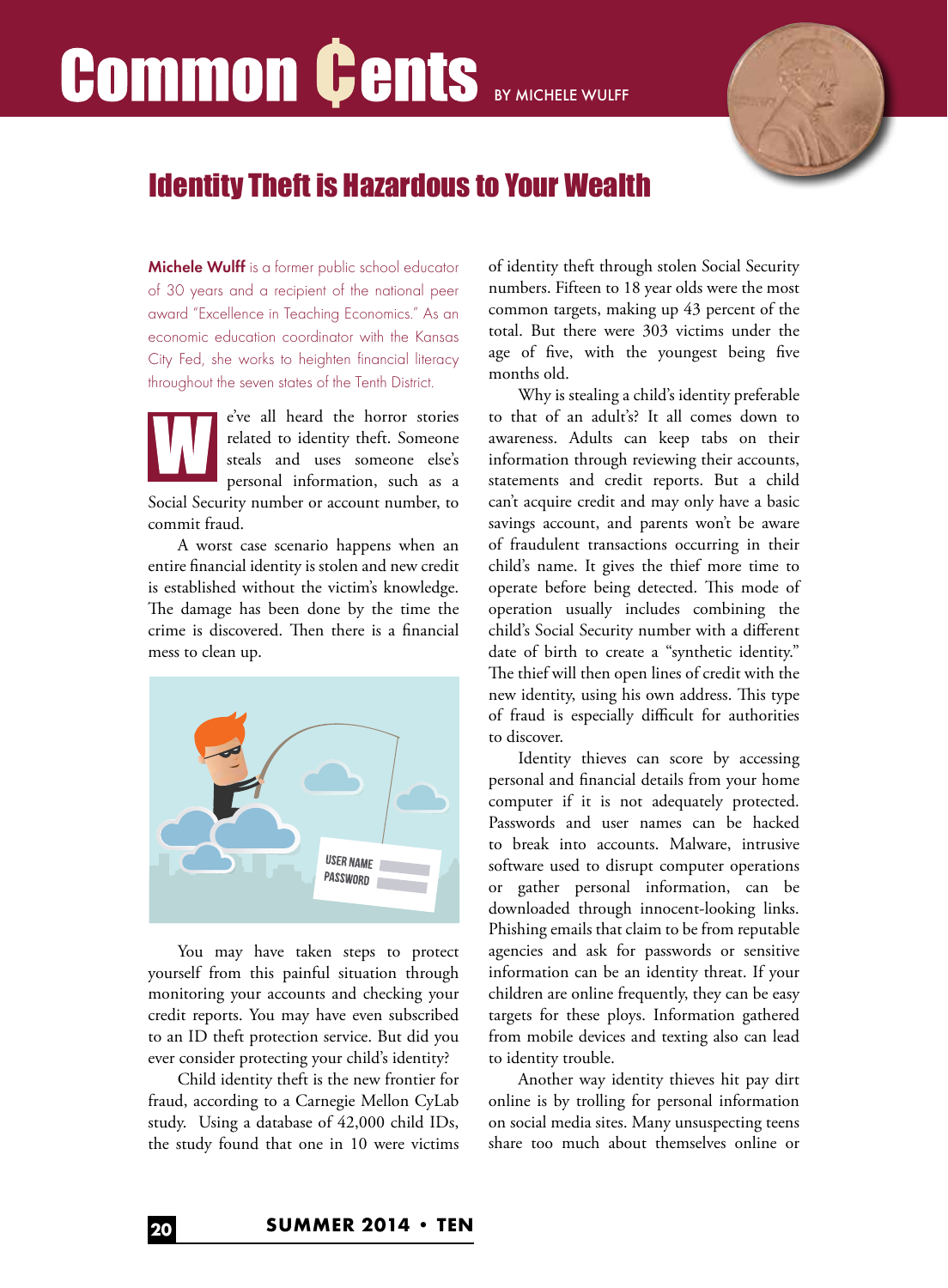through using mobile apps.

What can you do to safeguard your child's identity? Be proactive by doing the following:

- Keep your child's Social Security card, birth certificate and other personal information safely locked away.
- Give out your child's Social Security number sparingly and only to those you know and trust.
- Use a shredder to destroy documents containing your child's personal information.
- Use anti-virus and firewall protection online and keep it updated.
- Unless it's an emergency, do not access your child's credit report if he is younger than 16. This could count against you or your child's credit history and alert thieves that a report is on file.

Teach your child these online privacy rules before allowing computer or smartphone use:

- Create strong passwords and change them frequently.
- Be careful and think before clicking on a link.
- Don't respond to emails or texts asking for personal or family information.
- Don't post personal details when using social media.
- Don't accept friend requests from strangers.

Try our ID Intelligence Quiz on page 22 with your child to reinforce these rules. The information learned will help kids fight the battle against identity theft.

## **Financial Education Resources**

The Kansas City Fed is committed to promoting economic and financial literacy and greater knowledge of the Federal Reserve's role by providing resources for teachers, students and the public. Visit our website at **KansasCityFed.org** for more information. The resources below are a few of many available on this subject.

#### **Website Resources**

#### www.zdnet.com/blog/btl/identitythefts-next-frontier-your-kids/46816.

This article gives information about the Carnegie Mellon CyLab study on child identity theft.

#### www.consumer.ftc.gov/topics/ protecting-your-identity.

This website gives information on warning signs of child identity theft and how to repair the damage if theft occurs.

#### **Federal Reserve Resources** Protecting Yourself Against Identity Theft

www.philadelphiafed.org/consumerresources/publications/protectingyourself-against-identity-theft.pdf. This publication discusses what consumers should do to keep their identity safe. For adults.

#### Let's Get Financially Focused

www.philadelphiafed.org/ education/teachers/lesson-plans/ PersonalFinanceGrades9-12.pdf. This lesson teaches students about the negative impact that identity theft can have on their financial health. For ages 14-18.

#### To Pay the Price

www.Kansascityfed.org/publicat/ education/teachingresources/Pay\_ the\_Price.lesson.pdf. This lesson and role play introduces students to online banking and addresses identity theft. For ages 10-13.

#### **Fiction Books**

Identity Theft: Book Two in the Identity Mystery Trilogy by Carolyn Keene Nancy Drew fights back against cyberbullies who steal her identity. For ages 8-12.

#### Hardy Boys #2: Identity Theft

by Scott Lobdell and Daniel Rendon Frank and Joe Hardy are assigned a case of stolen identity to solve. For ages 8-12.

T

#### **Nonfiction Books**

#### 50 Ways to Protect Your Identity in a Digital Age

by Steve Weisman This book suggests how to avoid identity theft risks, minimize the risks you can't avoid and take the right steps if you've been victimized. For adults.

#### Stopping Identity Theft: 10 Easy Steps to Security

by Scott Mitic This book offers ideas to secure your online presence and spot identity theft scams. For adults.